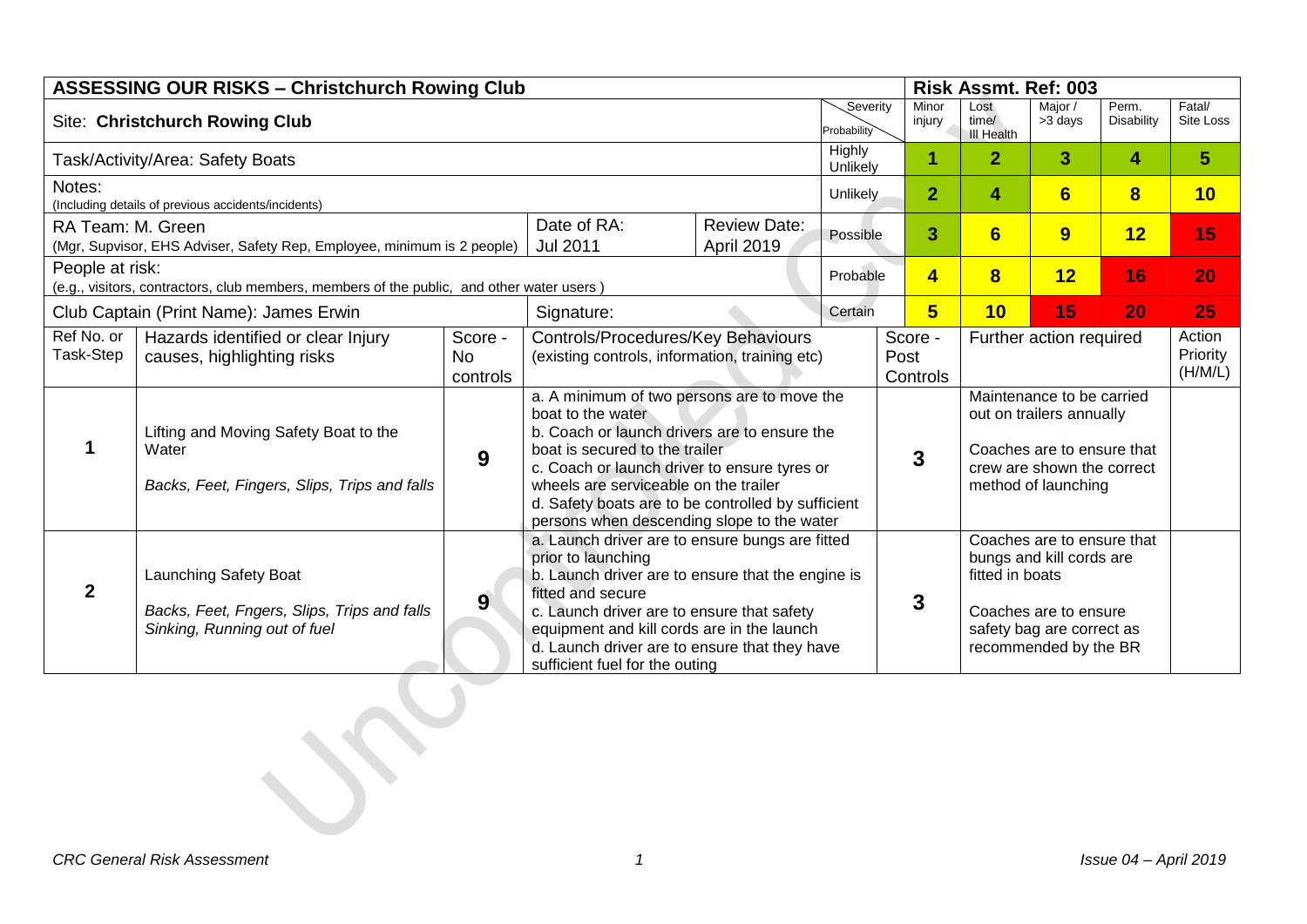|  | Filling of Fuel Tanks<br>Fire, Fumes, Absorption, Inhalation,<br>Environmental damage |  | a. Ensure fuel tanks are filled up outside the boat<br>house and no naked flames or smoking<br>b. Ensure any spillages are cleaned up<br>c. Ensure fuel caps are fitted correctly<br>d. Ensure fuel tanks are placed back in the fuel<br>locker, vents are closed and the locker is<br>secured at the end of use. This also applies to<br>the Rear Compound lockable cabinet<br>e. Ensure correct fuel mixture for any 2 stroke<br>engines<br>d. Ensure protective gloves are used |  | Safety and fire reps are to<br>ensure fire extinguisher are<br>available and serviceable |  |
|--|---------------------------------------------------------------------------------------|--|------------------------------------------------------------------------------------------------------------------------------------------------------------------------------------------------------------------------------------------------------------------------------------------------------------------------------------------------------------------------------------------------------------------------------------------------------------------------------------|--|------------------------------------------------------------------------------------------|--|
|--|---------------------------------------------------------------------------------------|--|------------------------------------------------------------------------------------------------------------------------------------------------------------------------------------------------------------------------------------------------------------------------------------------------------------------------------------------------------------------------------------------------------------------------------------------------------------------------------------|--|------------------------------------------------------------------------------------------|--|

| Ref No. or<br>Task-Step | Hazards identified or clear Injury<br>causes, highlighting risks                                                                            | Score -<br>No  | Controls/Procedures/Key Behaviours<br>(existing controls, information, training etc)                                                                                                                                                                                                                                                                                                                                                                         | Score -<br>Post | Further action required                                                                                                                                                                                                                                                                                                              | Action<br>Priority |
|-------------------------|---------------------------------------------------------------------------------------------------------------------------------------------|----------------|--------------------------------------------------------------------------------------------------------------------------------------------------------------------------------------------------------------------------------------------------------------------------------------------------------------------------------------------------------------------------------------------------------------------------------------------------------------|-----------------|--------------------------------------------------------------------------------------------------------------------------------------------------------------------------------------------------------------------------------------------------------------------------------------------------------------------------------------|--------------------|
|                         | <b>Engine Starting</b><br>Slips and falls, Pulled muscles, Back<br>injuries, Damage to engine, Fire                                         | controls<br>16 | a. Ensure correct start procedures are used as<br>laid down by the manufacturer<br>b. Ensure the engine is out of gear<br>c. Ensure the fuel line is connected and is not<br>leaking<br>d. Ensure the propeller is not grounded<br>e. Ensure no persons are stood behind the<br>propeller when starting<br>f. Ensure the water cooling jet is working once<br>the engine is started<br>g. Ensure kill cord is fitted and working                             | Controls<br>6   | All persons using coaching<br>launches must have<br>received formal training<br>A list of authorised<br>person is be displayed in<br>the boathouse                                                                                                                                                                                   | (H/M/L)<br>Н       |
| 5                       | Coaching launch navigation and wash<br>Crashing into other vessels, Damage to<br>launch, Swamping other rowing boats,<br>Capsize, Drowning, | 6              | a. Ensure that the safety launch is navigated<br>correctly<br>b. Ensure a safe speed is maintained (4 Knots),<br>except when following during a training piece<br>c. Ensure that wash is kept to a minimum when<br>passing close to other rowers, this includes<br>training pieces<br>d. Ensure coaching launch is kept in the marked<br>and correct side off the channel<br>e. All persons in the launch are to be wearing a<br>life jacket or buoyancy aid |                 | All persons using coaching<br>launches must have<br>received formal training<br>All persons using coaching<br>launches must check safety<br>kits and life jackets prior to<br>going out in the launch<br>All life jackets must have an<br>annual check<br>All coaches should comply<br>with the Clubs circulation<br>policy document | Н                  |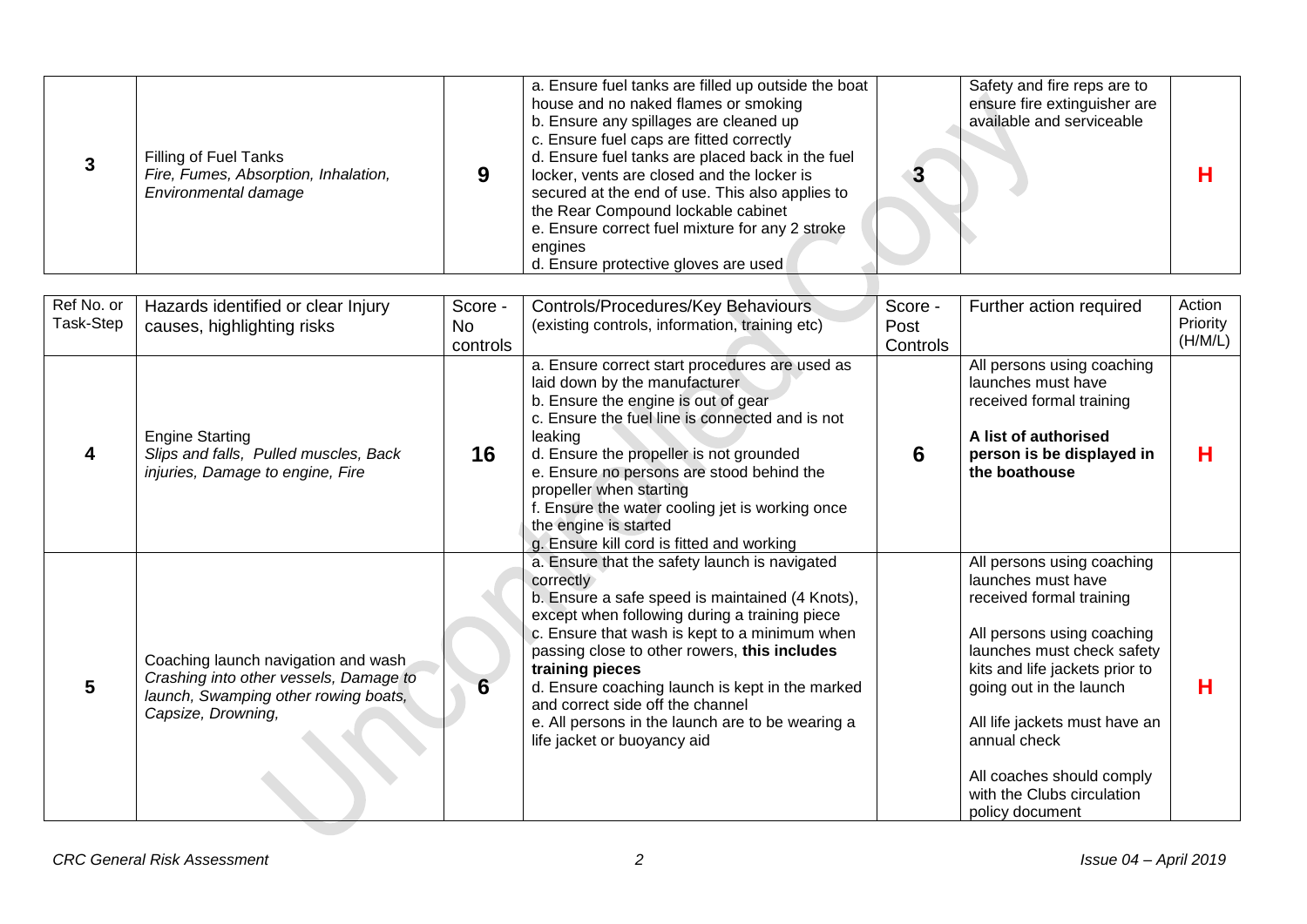| 6 | Capsize and Rescuing Rowers<br>Damage to launch, Swamping of the<br>launch, Capsize, Drowning, Injuries from<br>the engine propeller | 15 | a. All persons under 18 participating in rowing<br>must have completed a capsize drill. Over 18's<br>must be able to swim 50 metres<br>b. All coaches to have completed training on the<br>rescue of persons from the water (capsize drill)<br>c. Priority for rescue must be the person and not<br>the boat<br>d. Engine must either be switched off or in<br>neutral when rescuing persons from the water<br>e. Coaches must have an outing risk<br>assessment and rescue completed prior to each<br>outina<br>f. Coach is to ensure that rowing boat is<br>recovered once the incident has been dealt with<br>g. Coach is to ensure the incident log is<br>completed on return to the club e.g. British<br><b>Rowing Incident Report</b> |  | All rowers to have<br>completed a capsize drill<br>and records to be kept by<br>club sectary<br>All coaches to have<br>completed RYA level 2<br>power boat or Club<br>approved power boat<br>training<br>All coaches are to have an<br>in date first aid training<br>certificate (see list on Club<br>notice board) | Н |
|---|--------------------------------------------------------------------------------------------------------------------------------------|----|---------------------------------------------------------------------------------------------------------------------------------------------------------------------------------------------------------------------------------------------------------------------------------------------------------------------------------------------------------------------------------------------------------------------------------------------------------------------------------------------------------------------------------------------------------------------------------------------------------------------------------------------------------------------------------------------------------------------------------------------|--|---------------------------------------------------------------------------------------------------------------------------------------------------------------------------------------------------------------------------------------------------------------------------------------------------------------------|---|
|---|--------------------------------------------------------------------------------------------------------------------------------------|----|---------------------------------------------------------------------------------------------------------------------------------------------------------------------------------------------------------------------------------------------------------------------------------------------------------------------------------------------------------------------------------------------------------------------------------------------------------------------------------------------------------------------------------------------------------------------------------------------------------------------------------------------------------------------------------------------------------------------------------------------|--|---------------------------------------------------------------------------------------------------------------------------------------------------------------------------------------------------------------------------------------------------------------------------------------------------------------------|---|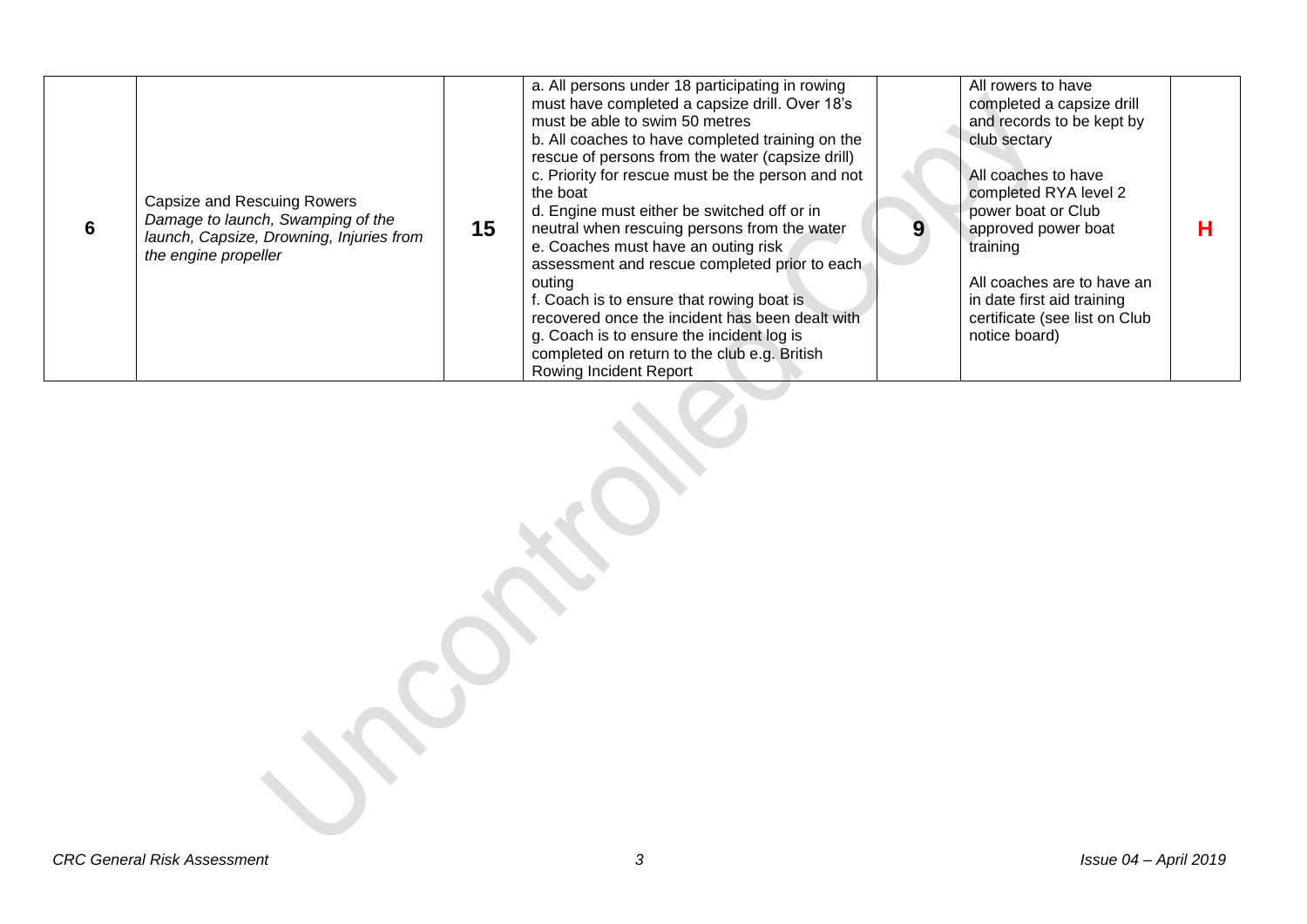| Ref No. or<br>Task-Step | Hazards identified or clear Injury<br>causes, highlighting risks                                                         | Score -<br>No<br>controls | Controls/Procedures/Key Behaviours<br>(existing controls, information, training etc)                                                                                                                                                                                                                                                                                                                                                                                                                                                                                                                                                                                                                                                                                                                                                                                                                                                                                                                        | Score -<br>Post<br>Controls | Further action required                                                                                                         | Action<br>Priority<br>(H/M/L) |
|-------------------------|--------------------------------------------------------------------------------------------------------------------------|---------------------------|-------------------------------------------------------------------------------------------------------------------------------------------------------------------------------------------------------------------------------------------------------------------------------------------------------------------------------------------------------------------------------------------------------------------------------------------------------------------------------------------------------------------------------------------------------------------------------------------------------------------------------------------------------------------------------------------------------------------------------------------------------------------------------------------------------------------------------------------------------------------------------------------------------------------------------------------------------------------------------------------------------------|-----------------------------|---------------------------------------------------------------------------------------------------------------------------------|-------------------------------|
|                         | Lifting and Moving Safety Boat from the<br>Water<br>Backs, Feet, Fingers, Slips, Trips and<br>falls, Damage to equipment | 9                         | a. Coach or launch drivers are to ensure that the<br>engine is off and lifted prior to landing<br>b. Coach or launch driver are to ensure that the<br>boat is secured or pulled up onto the shore<br>c. A minimum of two persons are to move the<br>boat to the water<br>d. Coach or launch driver to ensure tyres or<br>wheels are serviceable on the trailer prior to<br>loading<br>e. Coach or launch drivers are to ensure the<br>boat is secured to the trailer<br>f. Coach or launch drivers are to ensure safety<br>equipment is removed and the boat is drained of<br>water. Fuel is to be placed in the fire locker,<br>ensuring vents are closed and the locker is<br>closed<br>g. Boats are to be controlled when ascending the<br>slope and ensure where possible that no person<br>is stood behind the boat. A minimum of 2<br>persons lifting and moving at all times<br>h. Launches are to be placed in a safe and<br>secure place<br>i. Ensure that any fault are reported on<br>whiteboard | 3                           | Maintenance to be carried<br>out on trailers<br>Coaches are to ensure that<br>crew are shown the correct<br>method of launching |                               |

Comments: **1**. **All Coaches and crews must comply with the BR Row Safe Guidelines**

**2. All Coaches and crews must comply with the rules of navigation**

**3. A list of authorised and certificated launch operators is be displayed in the boathouse (Club Captain)**

**4. A list of all certified 1st aiders to be displayed in the boat house (Welfare Officer)**